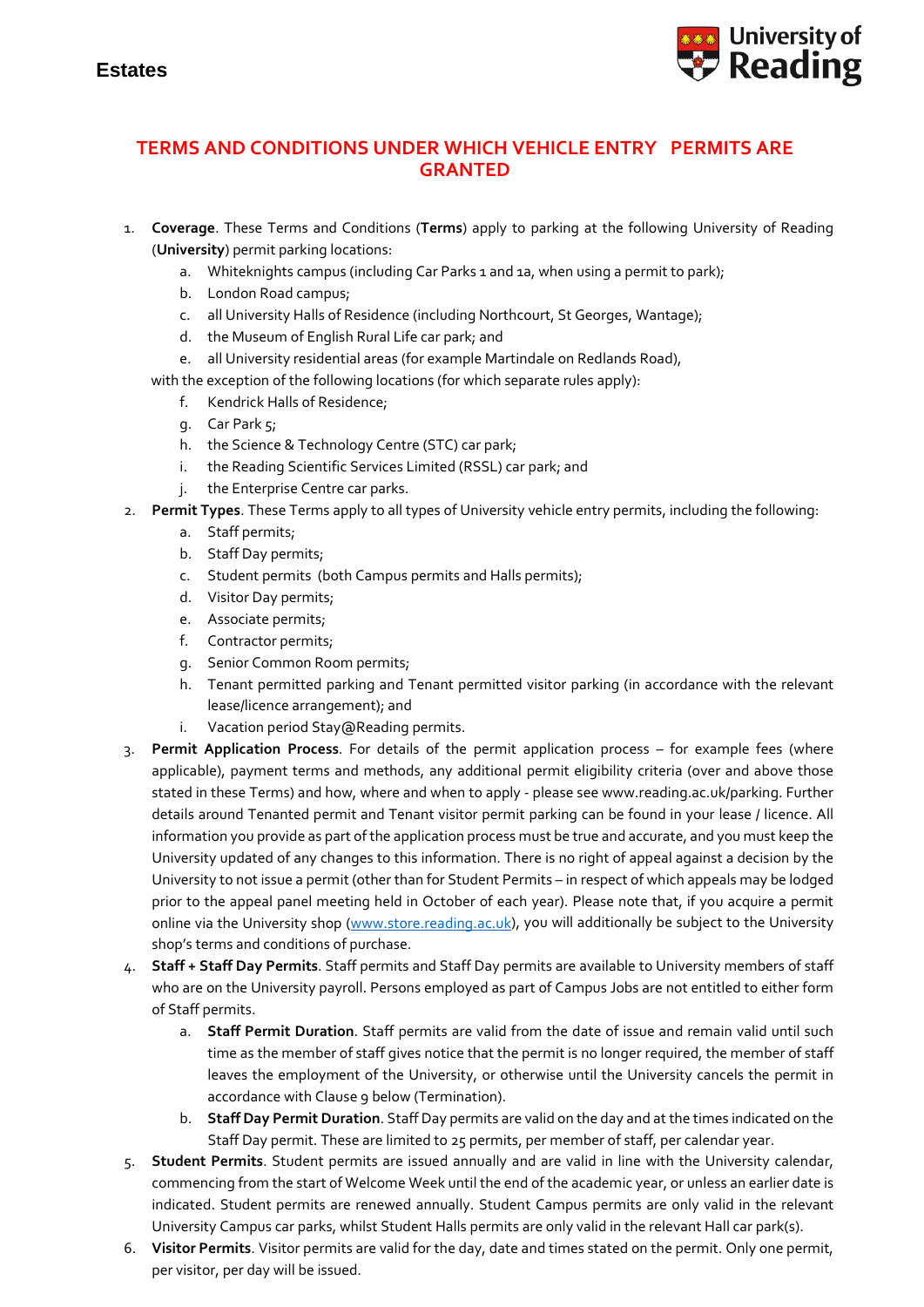

- 7. **Associate / Contractor / Stay@Reading Permits**. Associate, Contractor and Stay@Reading permits are valid for the duration and location (where applicable) described on them. The maximum duration of Associate and Contractor permits is 12 months.
- 8. **SCR Permits**. SCR permits are issued on an annual basis and are valid for a 12 month period from issue.
- 9. **Termination of Permits (General).** The University may terminate your permit by giving you two (2) weeks' notice of termination. In such circumstances the University will provide you with a pro-rata refund of the fee you paid for the permit (calculated with reference to the outstanding duration of the permit as at the date of termination). The University may additionally terminate your permit immediately:
	- a. For persistent breach of these Terms; and/or
	- b. For any material (serious) breach of these Terms (which shall include any failure to keep the University updated of changes to information submitted as part of the application process (including, in particular, changes that may affect permit eligibility)).

In these circumstances you will not be entitled to any refund. All permits must be returned to Whiteknights House or Palmer Building reception upon termination or expiry. Breaches of these Terms may additionally constitute misconduct under the University regulations relating to staff or student discipline.

- 10. **Data Protection**. Personal data including your name, contact details and vehicle details, will be collected and stored by the University of Reading (Whiteknights House, Reading, RG6 6AH) for the purposes of administering your vehicle entry permit. Your personal data will be shared with Total Parking Solutions Limited, who monitor compliance with, and enforce, these Terms on behalf of the University. Personal data will be stored securely in line with University Policies and records management schedules. To find out more about your Data Protection rights please visit [https://ico.org.uk/for-organisations/guide-to-data](https://ico.org.uk/for-organisations/guide-to-data-protection/guide-to-the-general-data-protection-regulation-gdpr/individual-rights/)[protection/guide-to-the-general-data-protection-regulation-gdpr/individual-rights/](https://ico.org.uk/for-organisations/guide-to-data-protection/guide-to-the-general-data-protection-regulation-gdpr/individual-rights/) or you can contact our Data Protection Officer a[t imps@reading.ac.uk.](mailto:imps@reading.ac.uk)
- 11. **Additional Car Park Rules.** You must additionally comply with any rules or restrictions detailed in University, or Total Parking Solutions Limited, signs as appear at University sites.
- 12. **Display of Permits**. Permits must be displayed clearly, face up in the windscreen, window or dashboard of your vehicle allowing clear visibility for the parking attendant. The registered keeper is responsible for displaying a valid permit. Plastic display pockets may be available on request.
- 13. **Car Park Closures**. The University reserves the right to close any University car parking spaces and/or car parks on a temporary or permanent basis without notice. The University is under no obligation to provide alternative parking solutions as a result of works carried out that result in a temporary or permanent reduction to the number of available parking spaces.
- 14. **Parking Space Availability**. Issued permits are vehicle entry permits and allow entry to the relevant site. They do not guarantee a parking space.
- 15. **Parking of Vehicles**. Vehicles should only be parked in the designated bays appropriate to their vehicle. Vehicles must not be parked in dangerous places causing an obstruction, on double yellow lines, white lines or on yellow hatched areas.
- 16. **Fields etc**. Vehicles must not be driven over or parked on playing fields, lawns, grass verges or flower beds. Any resultant damage will incur a charge for the reinstatement of the ground.
- 17. **Disabled Parking**. Vehicles parked in marked disabled bays must display a valid disabled badge, together with a valid University vehicle entry permit, inside the front windscreen at all times.
- 18. **Vehicle Requirements**. Vehicles must be insured against third party risks for use on public and private roads, be of roadworthy condition with the relevant road tax and MOT certification. The driver must hold an appropriate driving licence for the class of vehicle that the permit is issued to. Vehicles used for business purposes must hold valid business related insurance. No vehicle must be used for living or sleeping in on site.
- 19. **Due Care / Speed Limits**. Drivers must comply with all traffic signs and drive in accordance with the Highway Code. The University campuses and Halls are very busy pedestrian areas so please drive carefully, giving priority to pedestrians as appropriate. The general speed limit of 20mph and the 10mph limit in some areas must be observed. Failure to adhere to the speed limits is a breach of these Terms and may result in vehicle entry permit withdrawal.
- 20. **Learner Drivers**. The University roads and car parks must not be used for giving driving instruction to 'L' drivers but Driving Schools may collect customers from the University.
- 21. **Overnight Parking**. Overnight parking is allowed in Hall car parks provided permission has been obtained from the relevant Hall's management. Overnight parking is **not** allowed in Campus car parks.